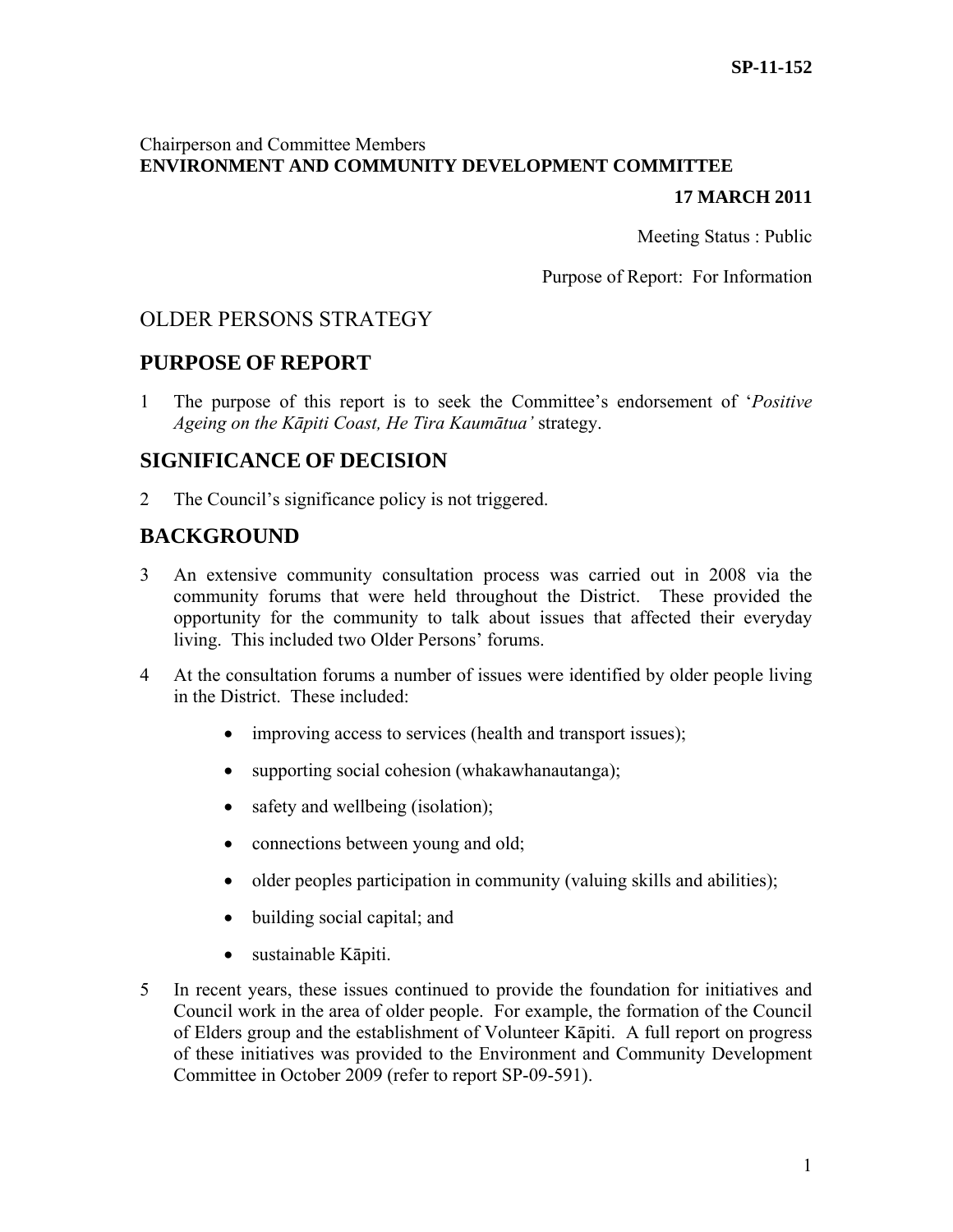- 6 In June 2010, the Council of Elders initiated the development of a local Positive Ageing document modelled on the Whangarei District Positive Ageing Action Plan. It was envisaged that any such local development would function as a response to the issues highlighted at the Older Persons' forums.
- 7 From the outset, it was decided that any planning and development of a local strategy would include an action plan and be developed in partnership with the community.
- 8 A workgroup was formed in July 2010. Each member has a specialised area of expertise; some are members of Kāpiti's ageing community, while others are service providers for older people. The list of representatives and their organisations is appended to this report (Appendix 1).
- 9 *Positive Ageing on the Kāpiti Coast, He Tira Kaumātua* has been developed by the workgroup and is appended to this report (Appendix 2).
- 10 The Strategy links to a number of Community Outcomes, with a predominant link to Outcome 7:

'The District has a strong healthy, safe and involved community'

- 11 Other documents that have informed this project include:
	- Positive Ageing for Aotearoa, New Zealand (Office of Senior Citizens)
	- Social Report 2010 (Ministry of Social Development)
	- Health of Older People in New Zealand (Ministry of Health)
	- Local Services Mapping Report 2006 (LSM)
	- Other Positive Ageing Strategies (Hauraki, Whangarei, Hutt and New Plymouth)
	- Principles of the Treaty of Waitangi
- 12 The core functions of the strategy are summarised below.

# **CONSIDERATIONS**

- 13 The Policy for Older People 2003 (as Appendix 3) is the most recent Council document dedicated to older people's wellbeing. It is intended that the *Positive Ageing on the Kāpiti Coast, He Tira Kaumātua* strategy will supersede this policy.
- 14 The *Positive Ageing on the Kāpiti Coast, He Tira Kaumātua* strategy looks to institute policy and implement projects and activities that improve the quality of life for older people living in the District. To ensure this will be a robust, responsive and effective strategy it will:
	- prioritise actions areas based on issues identified by the Older Persons' forums (2008).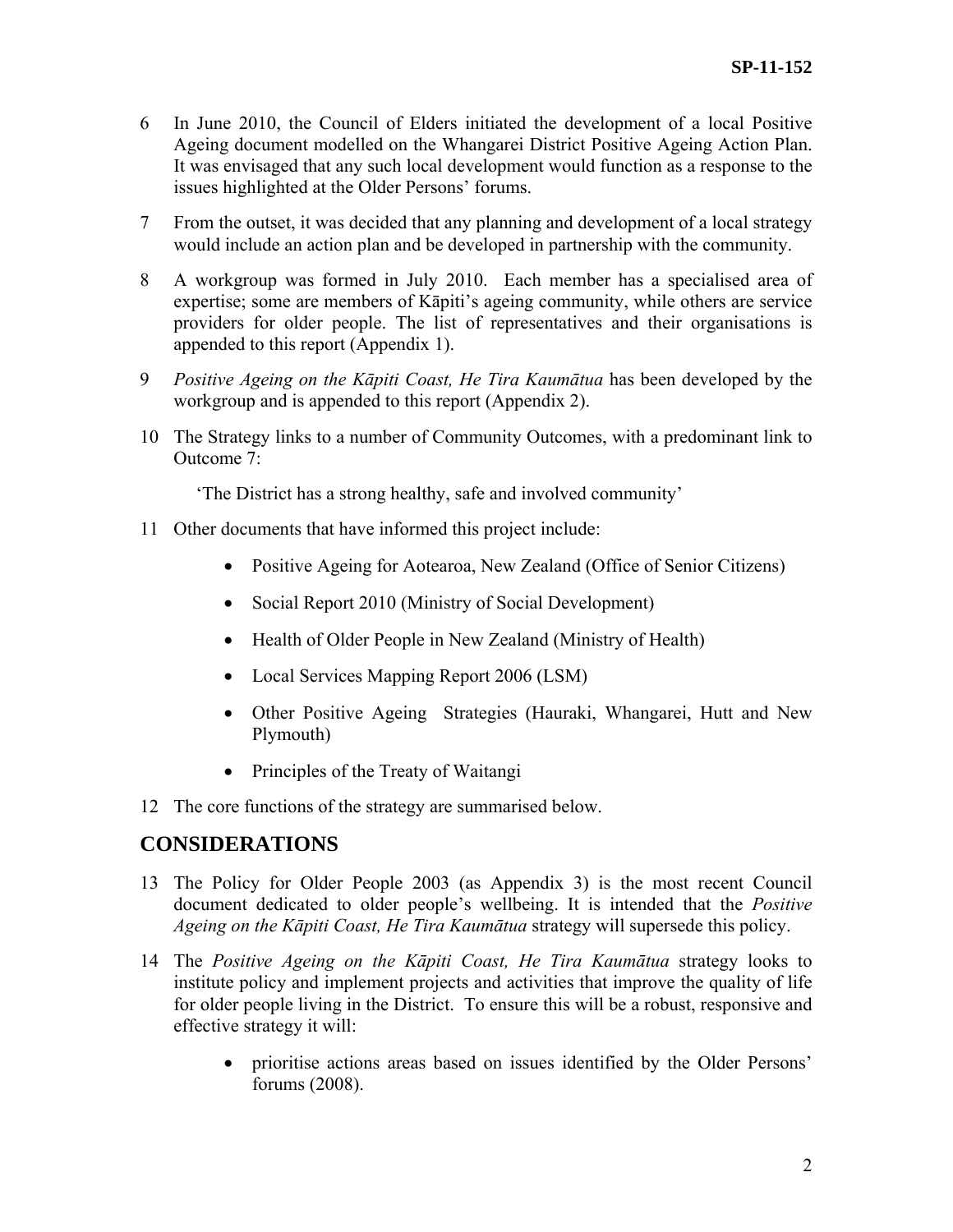- adopt a whole of community approach that focuses on partnership and intersectorial cooperation along with community involvement and participation.
- contribute to nationwide aspirations by adopting the New Zealand Positive Ageing principles to influence effective policy within the Kāpiti Coast District Council.
- integrate the New Zealand Positive Ageing Strategy goals and actions into a local action plan.
- 15 The strategy will form the foundation for an action plan (Positive Ageing in Action). The plan will document the Council's contribution to the action areas across a range of Council activities including: transport and access, asset management, supporting social wellbeing, sustainable design and leisure and open spaces.
- 16 Contributions from other organisations, community groups and services will also be captured in the Positive Ageing in Action plan. The workgroup has already started work on this plan.
- 17 It is intended that the strategy will be reviewed in 2015 in line with the Community Plan.
- 18 The workgroup has complete autonomy over the content, advancement and structure of the strategy. Any suggested changes by the Committee will need to go to the workgroup for discussion and further action.

## Financial Considerations

19 There are no financial considerations at this stage. However as the action plan (Positive Ageing in Action) develops there may be implications for the Long Term Plan. These will be reported back to the Committee.

## Delegation

20 The Environment & Community Development Committee has the following delegation to endorse the proposed strategy:

## *Policy Development*

*7.1 Authority to develop (within any wider existing strategic framework) policies and work programmes that support the social, economic, environmental and cultural wellbeing of the community and provide assurance to Council that associated projects are managed efficiently, effectively and with due regard to risk.* 

## Consultation

21 Community consultation was carried out in 2008 via the two Older Persons' forums held in the District. These forums provided the opportunity for the community to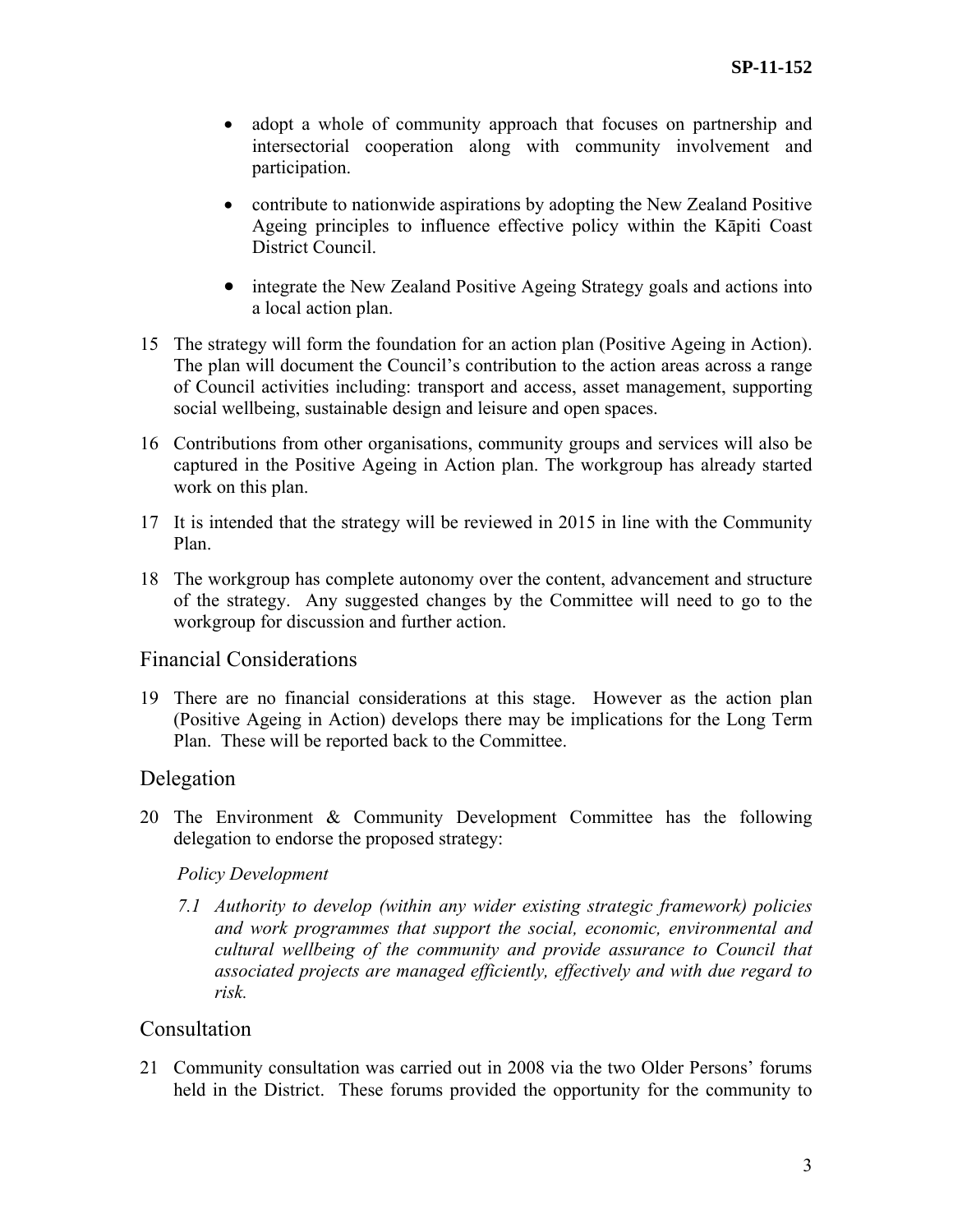talk about issues, and ways to enhance community life. This strategy is intended to be a response to the issues identified at the 2008 Older Persons' forums.

22 The strategy has been developed in partnership with a coalition of community groups and providers and incorporates their existing knowledge of issues, gaps and interventions.

## Policy Implications

23 The Council's existing Policy for Older People (2003) is outdated. Positive Ageing on the Kāpiti Coast, He Tira Kaumatua is a comprehensive document that incorporates a plan for action for Council to contribute to local community and National aspirations. This document supersedes the 2003 Policy for Older People.

## Publicity Considerations

24 Positive Ageing on the Kāpiti Coast, He Tira Kaumātua will be celebrated and launched at the 'Making the Most of Retirement on the Coast' forum to be held on Tuesday 12 April 2011. Any publicity will be in tandem with this event.

# **RECOMMENDATIONS**

- 25 That the Committee endorses Positive Ageing on the Kāpiti Coast, He Tira Kaumātua, as a strategy for influencing Kāpiti Coast District Council's work in the area of older people, replacing the Policy for Older People 2003.
- 26 That the progress of this strategy is reported to the Committee on an annual basis and through the Long Term Plan.

**Report prepared by:** Approved for submission by: **Tania Parata Social Wellbeing Advisor Te kaitohutohu Toko i te Ora Gael Ferguson Group Manager Strategy and Partnerships** 

## **ATTACHMENTS:**

Appendix 1: Positive Ageing Workgroup Appendix 2: Positive Ageing on the Kāpiti Coast, He Tira Kaumātua Appendix 3: Policy for Older People 2003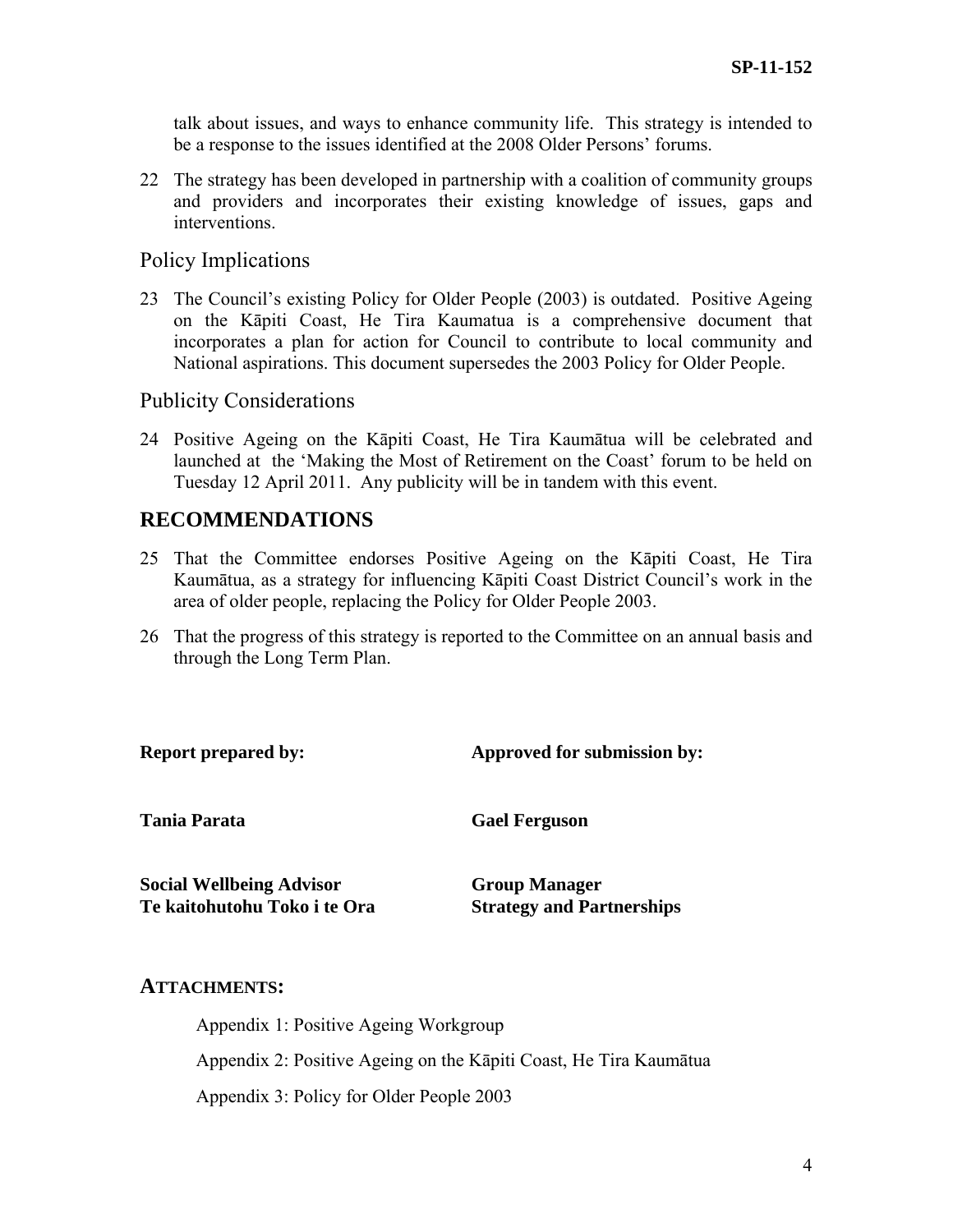# **APPENDIX 1: Positive Ageing Workgroup**

Below is a list of organisations and community groups involved in the development of the Positive Ageing on the Kāpiti Coast, He Tira Kaumātua:

| Representative          | Organisation/group                                                              |
|-------------------------|---------------------------------------------------------------------------------|
| Jill Stansfield         | <b>WEA</b>                                                                      |
|                         | Council of Elders                                                               |
| Jo Connor               | Supergrans                                                                      |
|                         | Council of Elders                                                               |
| <b>Winton Davies</b>    | Abbeyfield,                                                                     |
|                         | Council of Elders                                                               |
|                         | Age Concern                                                                     |
| <b>Tristine Tilley</b>  | Age Concern                                                                     |
| Dianne Ferris           | <b>Disability Reference Group</b>                                               |
| Jan Reid                | Council of Elders                                                               |
| <b>Lynley Holes</b>     | Wesley Care and Integrated Care Kāpiti                                          |
| <b>Trevor Daniels</b>   | Raumati Community Board                                                         |
|                         | Grey Power, Council of Elders                                                   |
|                         | <b>Safer Community Trust</b>                                                    |
| Lisa MacDonald          | Health<br>Network<br>Compass<br>Primary<br>(formally Kāpiti PHO)                |
| John Gibson             | with<br>Education<br>Confidence<br>Driving<br>Provider                          |
|                         | Council of Elders                                                               |
| throughout development. | The entire Council of Elders have had input into the strategy at various stages |

Others contributors; Snooks Forster from Hora te Pai Health Services, Susan Shingleton from Kapiti Health Group, and Anita Very from the Kāpiti Disability Information and Equipment Centre.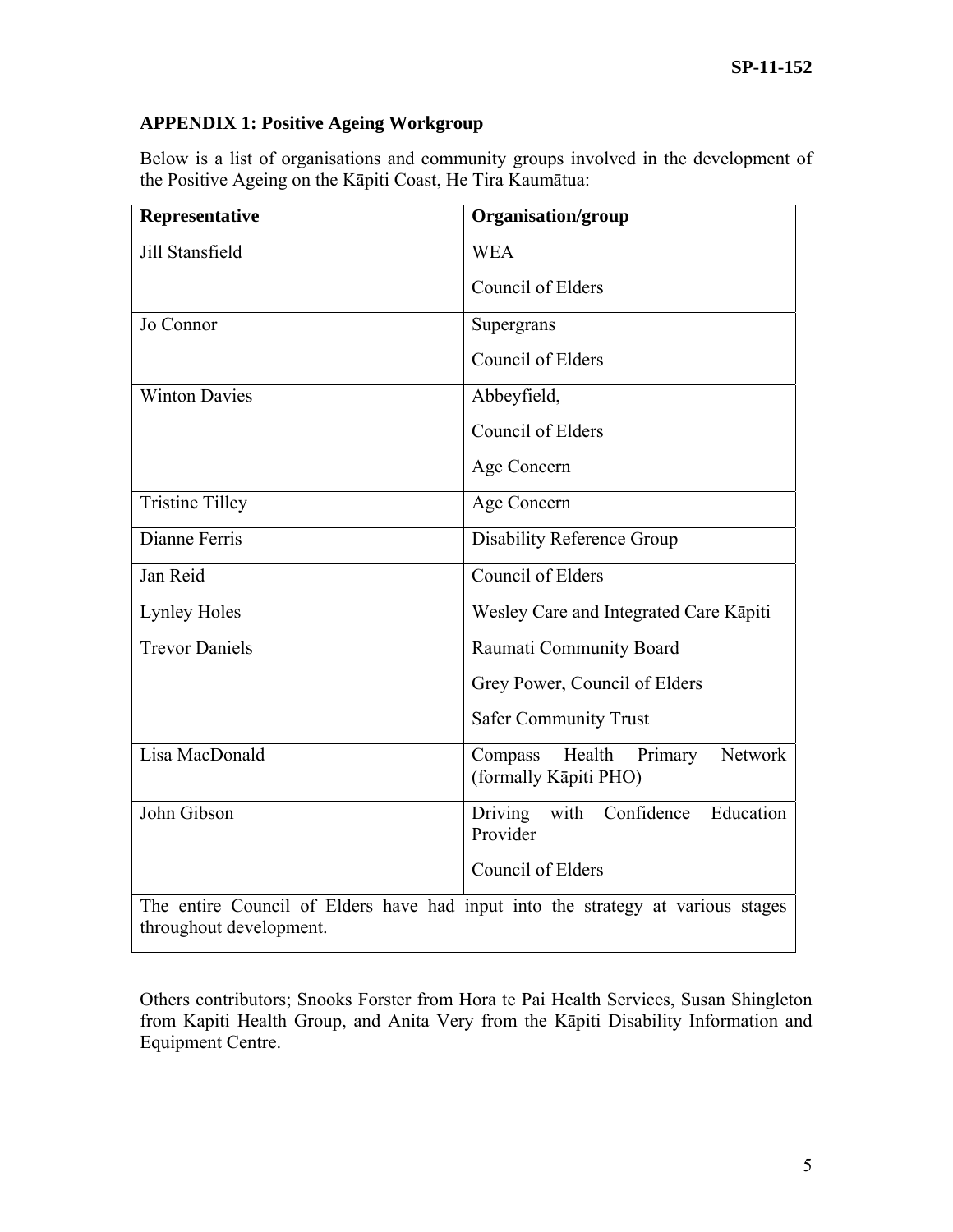**APPENDIX 3**: **Policy for Older People 2003**

# **POLICY FOR OLDER PEOPLE 2003**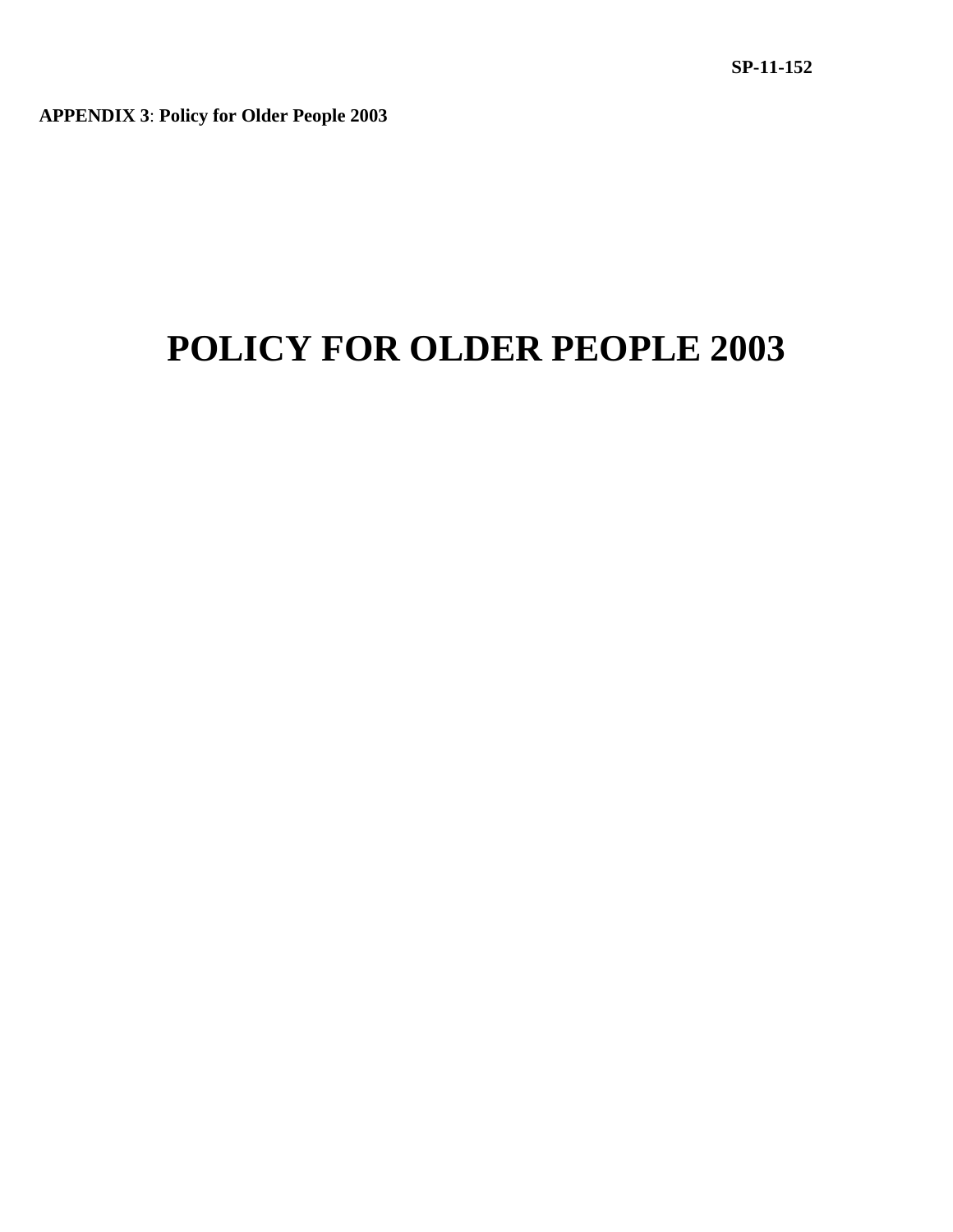### **Policy for Older People**

The Policy for Older People provides a framework and broad principles to guide the development of 'Positive Ageing' policies within the Kapiti Coast District Council that impact on, or have implications, for older people.

The Policy also aims to encourage opportunities for older people to participate in the community in the ways that they choose. By identifying barriers to participation and working with all sectors to develop actions to address these, the needs of older people can be balanced with the needs of younger and future generations.

The seven categories, links to the New Zealand Positive Ageing Strategy (NZPAS) listed in the attached Policy for Older People and potential local partnerships are as follows:

Access to Information: This was identified as a major issue for future consideration across all areas. While there is a significant amount of information in the community there appears to be a lack of knowledge on how to access it. As information is a key to ensuring people are informed about, and engage with, their community this is an important category. The Council has an obligation to ensure the community has access to its information and organisations such as the Disability Information and Equipment Centre – Kapiti (DIEC-K) and the Otaki and Kapiti Citizens Advice Bureau disseminate information to the local community.

This category takes account of the all the NZPAS principles and specifically Numbers: 1, 2, 9 and 10.

Advocacy: Health, Housing, Disability, Transport and Personal Choice issues are identified as areas that required ongoing or increased advocacy. The Council has role to act as an advocate for its community with a number of the issues identified currently part of ongoing work both within Council and with other agencies such as the Kapiti Community Health Group Trust (KCHGT), Sport Kapiti, DIEC-K and Greater Wellington. Community based agencies such as Age Concern and Grey Power have a role in bringing community concerns to Council.

This category takes account of the NZPAS principles Numbers: 1, 4, 7, 8 and 9.

Accessibility: Access to Health, Disability, Transport and Recreation services, both locally and regionally, are seen as issues. Much of this may be related to concerns regarding access to information

This category takes account of the NZPAS principles Numbers: 1, 2 and 9. Support: Support services in the areas of Health, Housing and Disability were seen as key to allowing individuals to make choices especially related to staying in their own homes. Council is not an actual service provider but does have a role in maintaining relationships with agencies such as the KCHGT and DIEC-K.

This category takes account of the NZPAS principles Numbers: 1 and 9.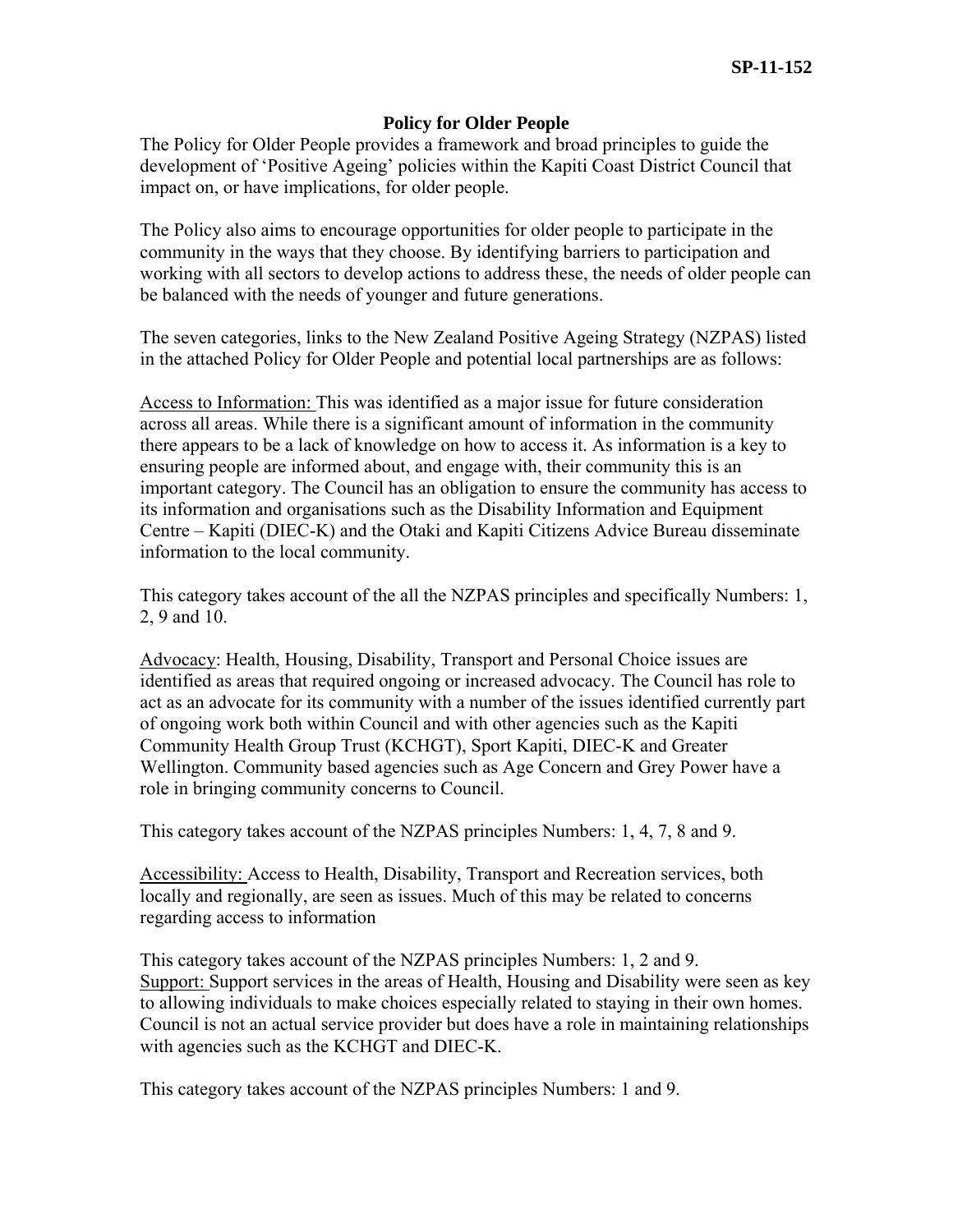Safety: Health, Disability, Transport and Recreation were identified as having safety issues. These related to physical safety within the community (footpaths, roads) and in their own homes, perceptions of personal safety and the increasing safety precautions that are required in order for older people to be involved in all areas of community life. The Kapiti Safer Community Trust is currently undertaking a Community Safety Survey to gauge community perceptions of levels of safety. The Trust could be expected to take a lead in any response with Council and other agencies playing a support role. Physical safety relating to local roading and footpaths is the responsibility of Council.

This category takes account of the NZPAS principles Numbers: 1 and 9.

Planning: forward planning issues related to Health, Housing and Transport were identified. Having appropriate transport options and a good range of local health services would address concerns about decreasing mobility and the ability for older people to access current services. As most people wish to stay in their own homes planning needs to be done to provide appropriate housing options.

This category takes account of the NZPAS principles Numbers: 1 and 9.

Affordability: Concerns were expressed related to the affordability to the individual of Health services and Housing.

This category takes account of the NZPAS principles Numbers: 1 and 9.

### **Philosophy and Values**

The Kapiti Coast District Council's policy adopts the New Zealand Positive Ageing Principles. This promotes the value and participation of older people in the community and recognises the skills, knowledge and experience that they have to contribute to our society.

The concept of 'Positive Ageing' includes all aspects of wellbeing – social, economic, environmental and cultural plus the promotion of positive attitudes to ageing. The concept is aligned to the ability to age in place in a healthy life style.

The Kapiti Coast District Council recognises that the population is ageing and that this will have implications for the Kapiti Coast District.

#### **Mission Statement**

For the Kapiti Coast to be a community that values the contribution and involvement of the older people within the district and is a great place for them to live. Aims

- To promote the concepts of 'Positive Ageing' within the Kapiti Coast District and encourage all ages to recognise these
- To especially promote the following New Zealand Positive Ageing Principles
	- 1 Reflect positive attitudes to older people
	- 2 Affirm the values and strengthen the capabilities of older Maori and their whanau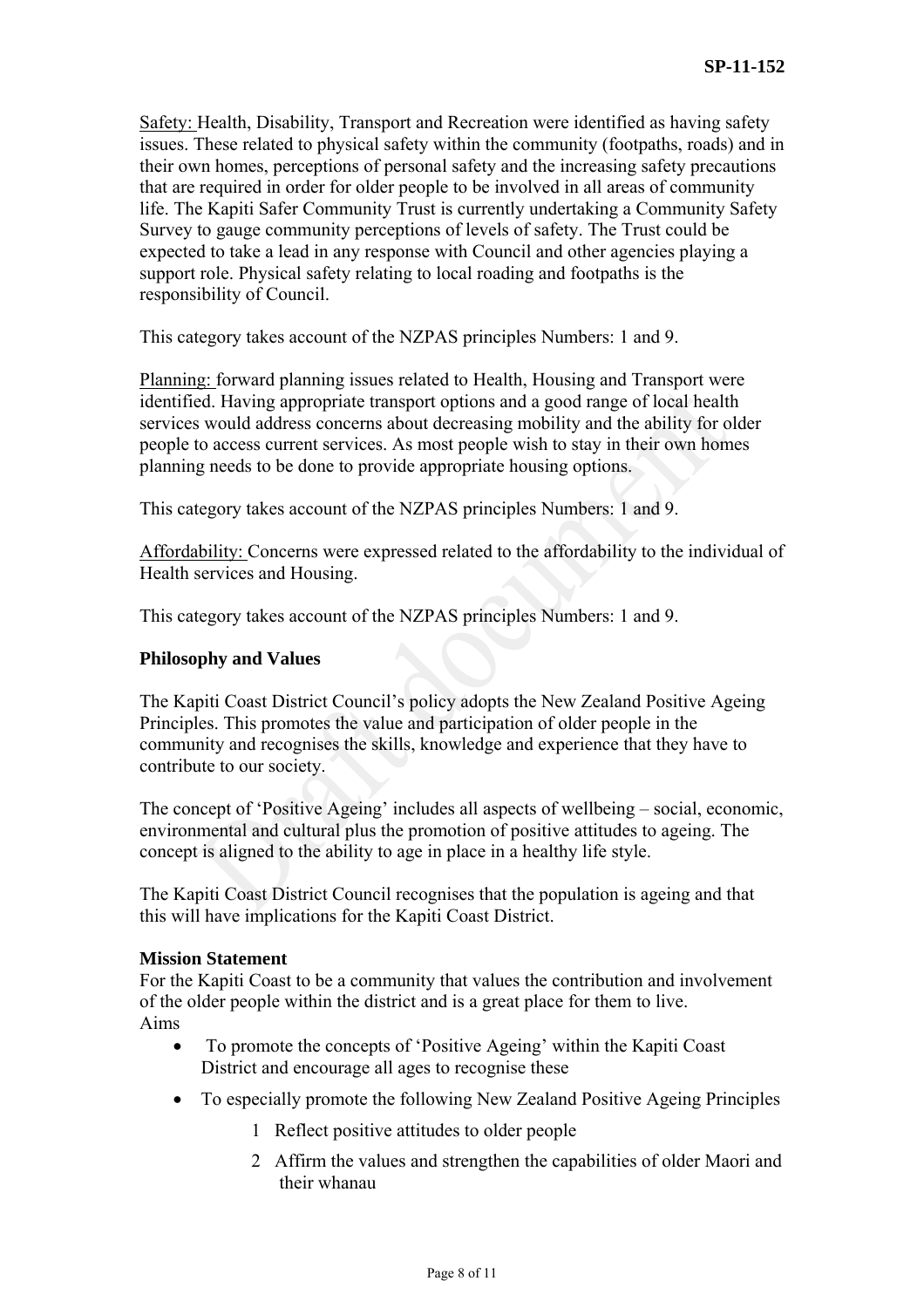- 3 Recognise the diversity and strengthen the capabilities of older Pacific people
- To encourage older people to participate in the Kapiti Coast District community
- To work in a cooperative and collaborative way with other agencies to provide programmes that benefit all older people
- To make sure that all older people have access to the information and resources required to meet their current and future needs in the areas of:
	- health, safety and wellbeing
	- physical environment
	- entertainment and recreation
	- education and training
	- employment and community involvement
	- family, neighbourhood, community networking
- To ensure that older people are able to live and move safely and in a secure environment
- To create opportunities for older people to access to and input into the decision making process

## **Demographic Profile**

The 2001 census data shows that the Kapiti Coast District population comprises 22.3% of people over the age of 65 years in comparison to 12.1% nationally, 11.1% in Wellington Region and 6.9% in Porirua City. This is a significant proportion of the Kapiti Coast District population and there are a number of implications.

#### **Implications of the ageing population**

New Zealand has an ageing population as birth and migration levels are no longer sufficient to offset the large numbers of people entering the older age groups. The ageing of New Zealand's population is expected to accelerate as life expectancy continues to improve and the large baby-boom generation advances through the midage groups and into old age (Statistics New Zealand).

As noted in the paper 'Population Ageing in New Zealand' (Mansoor Khawaja, 1999) *The ageing process is neither a new demographic phenomenon nor is it unique to New Zealand. In fact, population ageing in New Zealand, as in other developed countries, began over a century ago with the onset of transition in fertility from relatively large to relatively small families.* 

*At the regional and local levels there are planning implications for health related issues, for housing and accommodation, and for the provision of aged-care, transport, and community support services.* 

*While the elderly are highly urbanised significantly more elderly live in secondary and minor urban areas than the general population - 22 percent versus 16 percent. Therefore, policy solutions developed for larger urban centres may not be suitable for*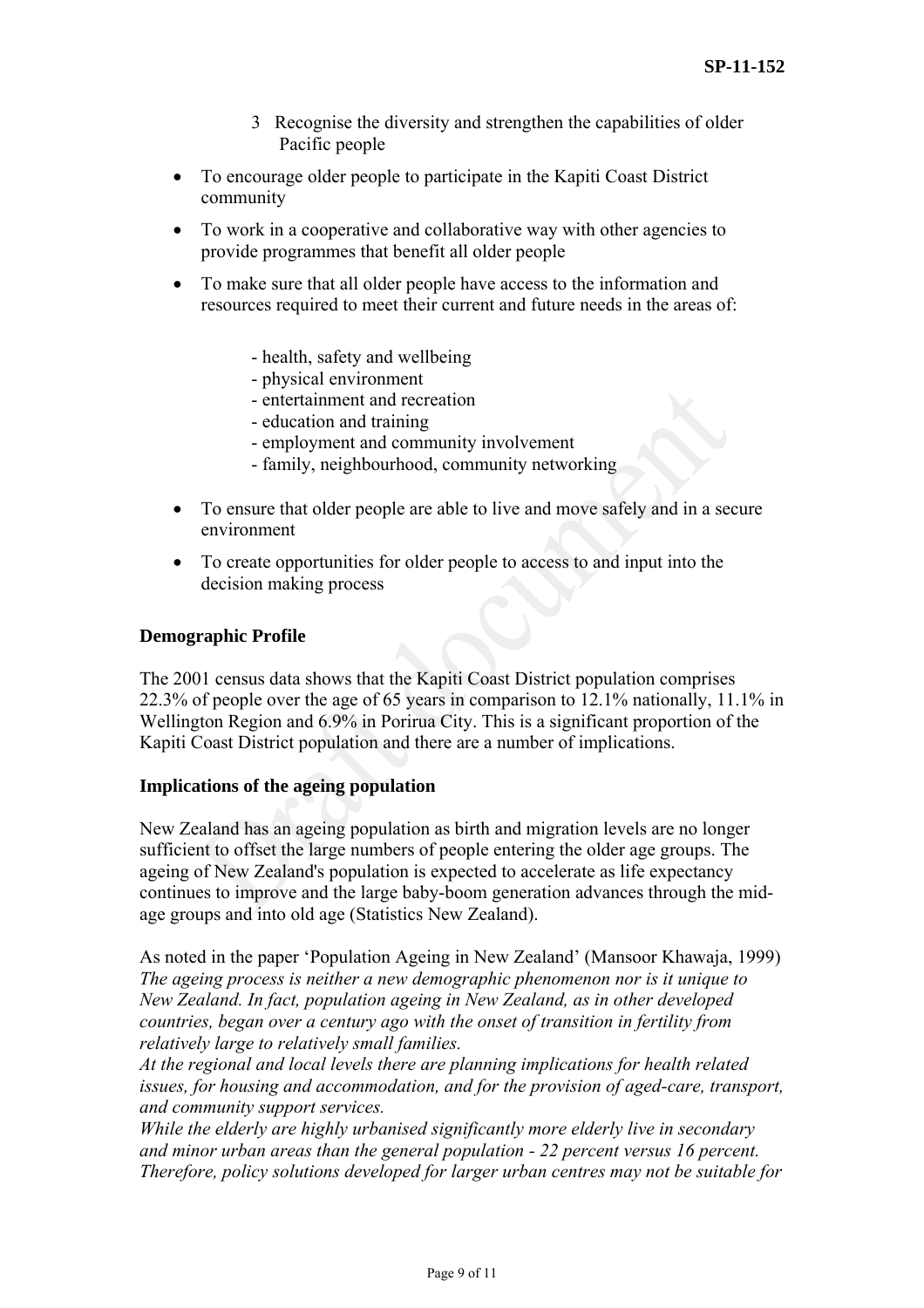*smaller centres or rural areas. For example, there are fewer public transport options available in smaller areas compared to the larger urban areas, and in some rural areas there may be none. Consequently services such as meals on wheels, or home help may be more difficult and more costly to provide in rural and remote areas (McKenzie, 1999).* 

These concerns apply to the Kapiti Coast District.

#### **Links with other policies**

The Policy for Older People forms an integral part of the Kapiti Coast District Council Social Policy Framework and the principles established apply equally to the Policy for Older People.

These are:

- 1. responding to the needs of our communities
- 2. creating consultative opportunities
- 3. honouring our obligation under the Treaty of Waitangi
- 4. achieving equity in all our actions
- 5. striving to ensure environmentally sustainable outcomes in all areas of operation

#### **New Zealand Disability Strategy**

The New Zealand Disability Strategy (April 2001) presents a long-term plan for changing New Zealand from a disabling to an inclusive society. It was developed in consultation with disabled people and the wider disability sector.

Underpinning the Strategy is a vision of a fully inclusive society. It provides a framework, including fifteen objectives, to ensure that disabled people are considered before making decisions.

The Kapiti Coast District Council acknowledges New Zealand Disability Strategy and the following statement from the Strategy: "A society that highly values the lives and continually enhances our full participation".

#### **New Zealand Positive Ageing Principles:**

The New Zealand Positive Ageing Strategy aims to improve opportunities for older people to participate in the community in ways they choose. The principles of the Strategy were developed with input from a wide range of individuals, groups and organisations throughout New Zealand and formed the basis of the consultation process for this policy. The ten principles are:

- 1. Empower older people to make choices that enable them to live a satisfying life and lead a healthy lifestyle
- 2. Provide opportunities for older people to participate in and contribute to family, whanau and community
- 3. Reflect positive attitudes to older people